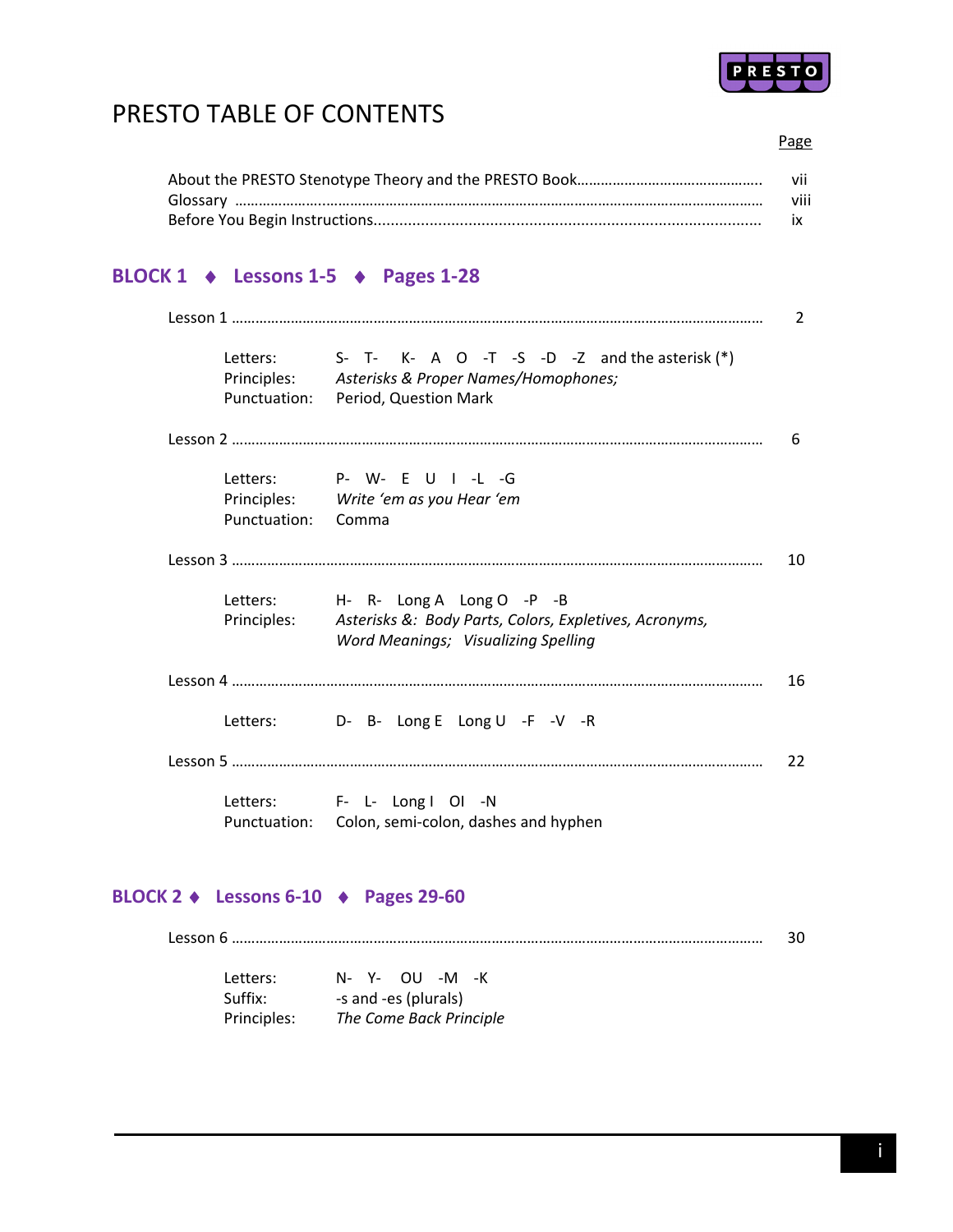

|                       | Letters: M- G- AU -J -X                                                      |
|-----------------------|------------------------------------------------------------------------------|
| Suffix: <b>Suffix</b> | -d and -ed (past tense)                                                      |
|                       | Beginnings: some- and the prefix self-                                       |
| Punctuation:          | Making a paragraph                                                           |
|                       |                                                                              |
|                       | Letters: J- V- C- OO                                                         |
|                       | Beginnings: st- sk- sp- sw-                                                  |
| Endings:              | -ch -sh -ling -lings                                                         |
| Suffixes:             | -ing -ings                                                                   |
|                       | Principle: The Throw-In Principle                                            |
|                       |                                                                              |
|                       | Letters: Q- X- Z- The alphabet with periods (initials)                       |
|                       | Beginnings: str- skr- spl- spr- ex-                                          |
| Endings:              | -shl (-tial) and -shus (-tious)                                              |
| Suffix: <b>Suffix</b> | $-er/-ar/-or$ $-ier(s)$                                                      |
|                       | Principle: The SHL/SHUS Principle; The OY Principle; The Consonant Principle |
|                       |                                                                              |
|                       | Writing ANY word phonetically                                                |

REVIEW OF LESSONS 1‐10

### **BLOCK 3 Lessons 11‐15 Pages 61‐90**

| Suffixes: <b>Suffixes</b> | Beginnings: sh- sn- sl- sw- sq- th- thr-<br>-shun (-tion) -kshun (-ction) -ous -rous -ious/-eous<br>-ously -iously/-eously |
|---------------------------|----------------------------------------------------------------------------------------------------------------------------|
| Punctuation:              | Apostrophe                                                                                                                 |
|                           |                                                                                                                            |
|                           | Principle: Beginnings & Similar-Sounding Endings                                                                           |
|                           |                                                                                                                            |
|                           | sm- tw- tr- kr-                                                                                                            |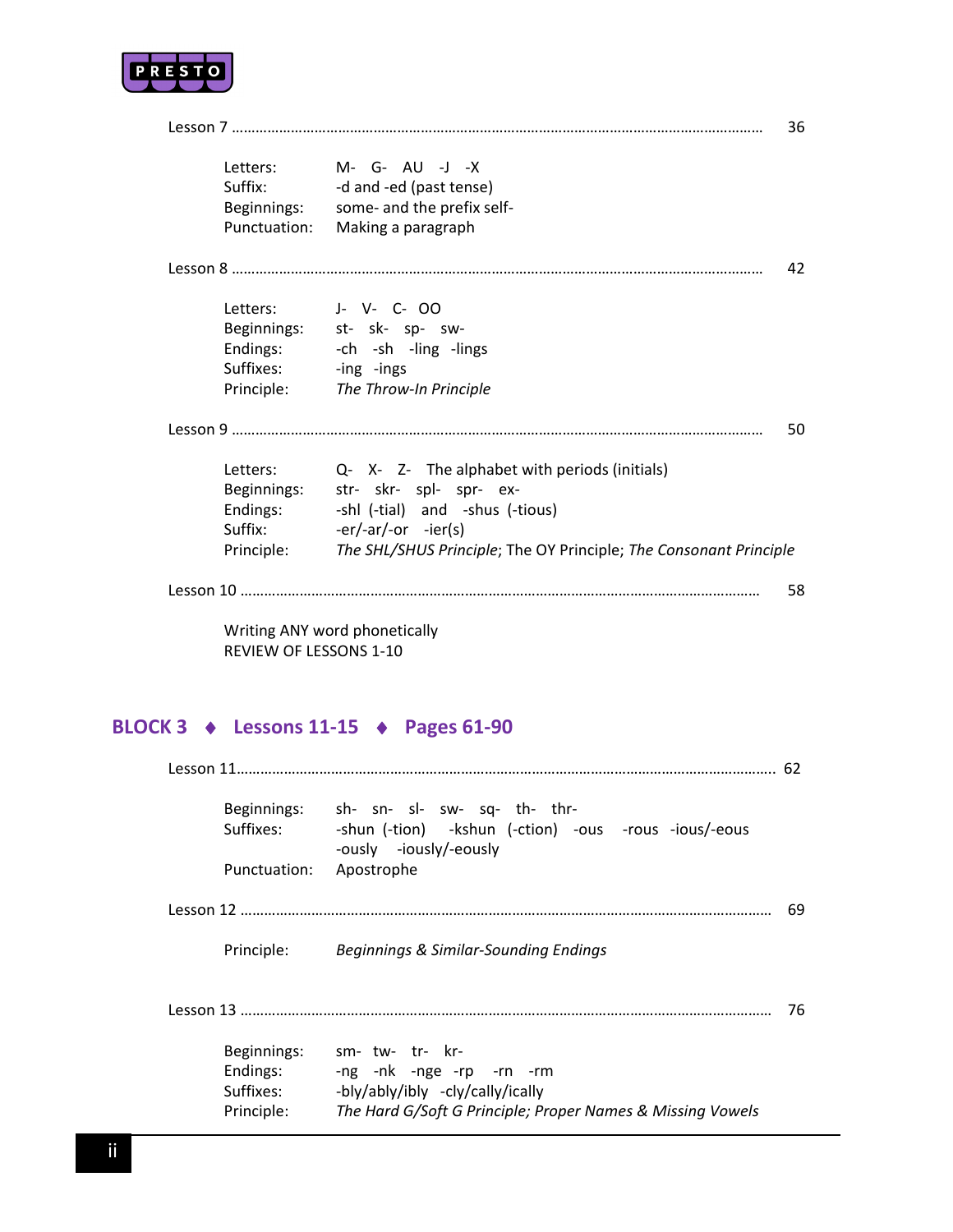

| _____ |
|-------|
|-------|

| Beginnings: | kl- km-                               |
|-------------|---------------------------------------|
| Endings:    | -rg -ri -rd -rt -rk -rs -rl -rld      |
| Suffixes:   | -iate/uate -iation/uation -ated/iated |
| Principle:  | The Col/Com Principle                 |

Lesson 15 ……………………………………………………………………………………………………………………… 86

| Beginnings: | ch- pl- pr- bl- br- |  |                      |  |
|-------------|---------------------|--|----------------------|--|
| Prefixes:   |                     |  | on- ex- under- over- |  |
| Suffixes:   | -ener -ened         |  |                      |  |
| Principle:  | Prefixes with Glue  |  |                      |  |

### **BLOCK 4 Lessons 16‐20 Pages 91‐116**

| Endings:<br>Prefixes:<br>Suffixes: | -pt -ps -rs -fr -vr -in/-en -on(s) -ory/-tory -ary/-tary<br>$un-$ in-<br>-ary/iary/ery/iery (s) -arily/iairly/erily/ierily<br>-arity/iarity/erity/ierity(s) -arian(s) |     |
|------------------------------------|-----------------------------------------------------------------------------------------------------------------------------------------------------------------------|-----|
|                                    |                                                                                                                                                                       |     |
|                                    |                                                                                                                                                                       | -99 |
|                                    | Endings: - rb - a - lk - st                                                                                                                                           |     |
|                                    | Prefixes: a- dis/dys- sub-                                                                                                                                            |     |
|                                    | Suffixes: -ence/-ance -ent/-ant/-ient -ents/-ants/-iants                                                                                                              |     |
|                                    |                                                                                                                                                                       | 105 |
|                                    | Beginnings: wh- dl- dr-                                                                                                                                               |     |
|                                    | Endings: - th -nth/ngth -ns -nd -nz -erior                                                                                                                            |     |
|                                    | Prefixes: inter/enter- intra-                                                                                                                                         |     |
|                                    | Suffixes: -est -iest -ist                                                                                                                                             |     |
|                                    | Principle: The Del Principle                                                                                                                                          |     |
| Review: dif-words                  |                                                                                                                                                                       |     |
|                                    |                                                                                                                                                                       | 111 |
|                                    | Beginnings: fl- fr- gl- gr- al-                                                                                                                                       |     |
|                                    | Endings: - Id - It - kt                                                                                                                                               |     |
| Suffixes: - ment                   |                                                                                                                                                                       |     |
|                                    |                                                                                                                                                                       |     |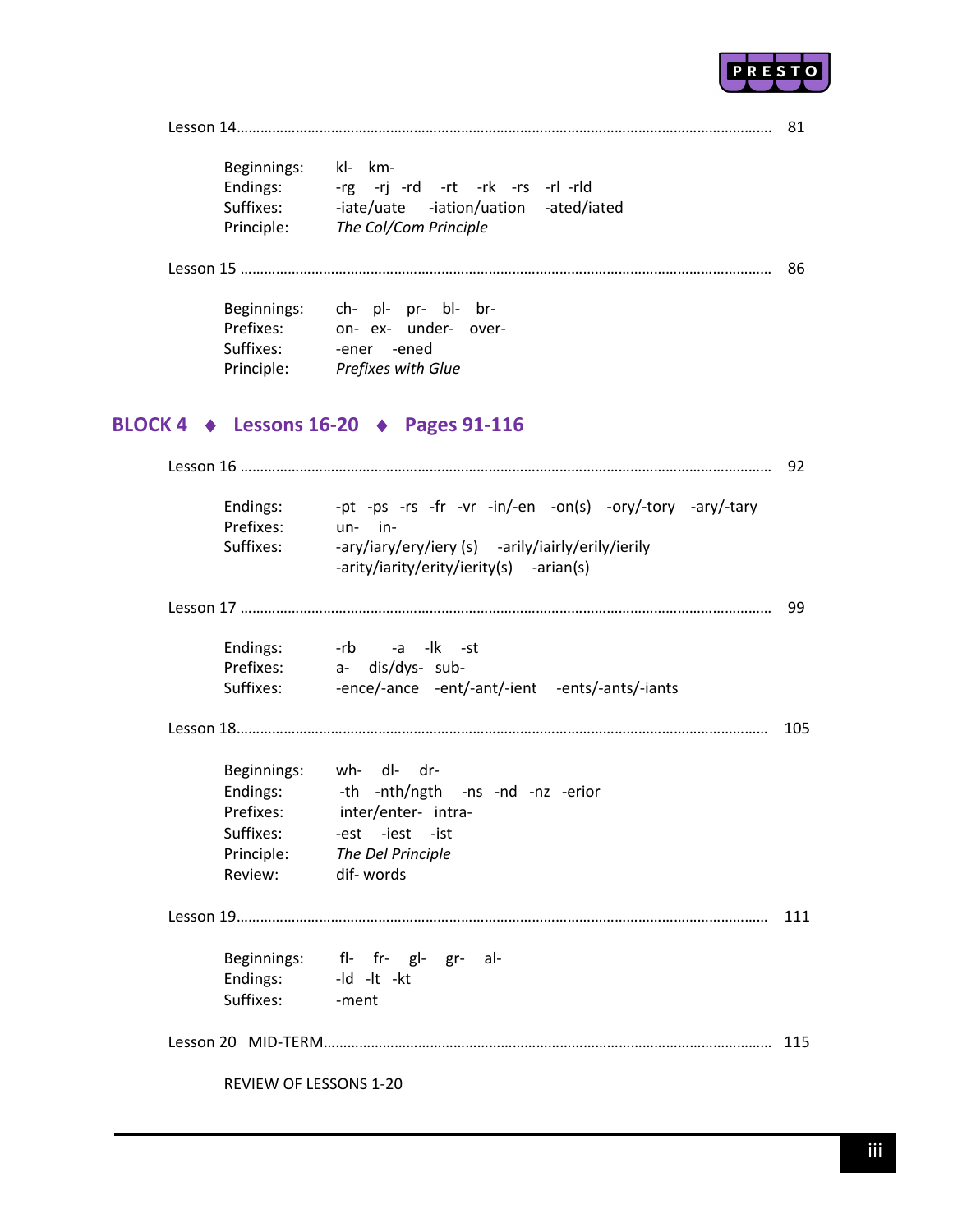

### **BLOCK 5 Lessons 21‐25 Pages 117‐142**

| Endings:   | -bl -nl -kl -ml -rl -vl                                                                |
|------------|----------------------------------------------------------------------------------------|
| Suffixes:  | -le/el -ble/able/ible -bility/ability/ibility(s)<br>-ality/iality/uality(s) -cality(s) |
| Principle: | Principles for L Endings                                                               |
|            |                                                                                        |
|            | Endings: -gt -fn/vn -ft -fk -fl -vl                                                    |
| Suffixes:  | -ic(s) -tic(s) -matic/-omatic -cratic/-ocratic -istic(s) -ish(s)                       |
|            |                                                                                        |
|            |                                                                                        |
|            | Review of Endings: - nge, -ng and -nk                                                  |
| Suffixes:  | -ive(s) -ivity(s) -ively -tive(s) -tivity(s) -tively                                   |
|            |                                                                                        |
| Endings:   | -If -Im -Ij -sp -Ip -Ib -Ik -rf -rv -nch -rch -mp                                      |
| Beginning: | shr-                                                                                   |
| Suffixes:  | $-ful(s)$ -fully -less -ness(s) -ism(s) -asm(s)                                        |
| Principle: | On-the Fly Briefs                                                                      |
|            |                                                                                        |

### **BLOCK 6 (Numbers) Lessons 26‐30 Pages 143‐160**

|                                                              |                                                                           | 144  |
|--------------------------------------------------------------|---------------------------------------------------------------------------|------|
| Numbers:<br>Drills:                                          | 0 - 10 using the number bar and writing them out<br>100 Most Common Words |      |
|                                                              |                                                                           | 148. |
| Introduction to Hot Keys<br><b>Alternative Number Theory</b> | Numbers: 11 through billions                                              |      |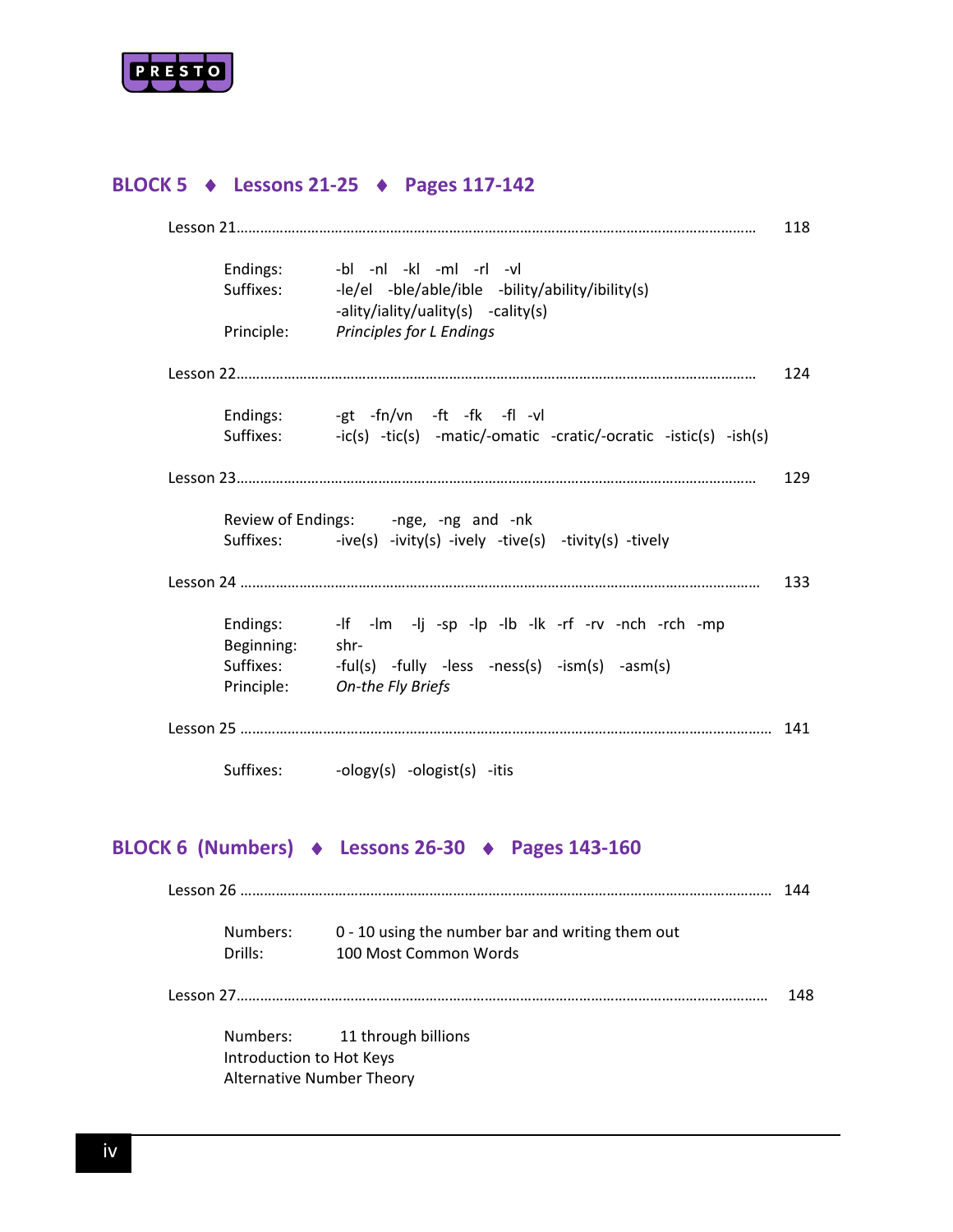

| Dollars & Cents, Dates<br>Writing numbers out                                                                                                           |     |
|---------------------------------------------------------------------------------------------------------------------------------------------------------|-----|
|                                                                                                                                                         |     |
| Ordinals, Decimals, Fractions, Time<br>-th -st -rd -nd $(5th, 21st, 3rd, 2nd)$<br>Endings:<br>Suffix:<br>-teenth<br><b>Back to the Basics</b>           |     |
|                                                                                                                                                         |     |
| <b>REVIEW OF LESSIONS 1-30</b>                                                                                                                          |     |
| BLOCK 7 → Lessons 31-35 → Pages 161-178                                                                                                                 |     |
|                                                                                                                                                         |     |
| Suffixes:<br>-graph/ograph(s) -graphy/ography(s) -graphic/ographic(s)<br>-graphically/ographically -grapher/ographer<br>Question/Answer Symbols - Q & A |     |
|                                                                                                                                                         |     |
| Years, Days and Months                                                                                                                                  |     |
|                                                                                                                                                         |     |
| Spelling out words<br>Acronyms<br>Jury Charge                                                                                                           |     |
|                                                                                                                                                         | 171 |
| <b>Medical Prefixes/Suffixes</b><br>Pharmacology                                                                                                        |     |
|                                                                                                                                                         | 176 |
| Review:<br>Contractions<br>Literary<br>Colloquy - Speaker Identifications                                                                               |     |